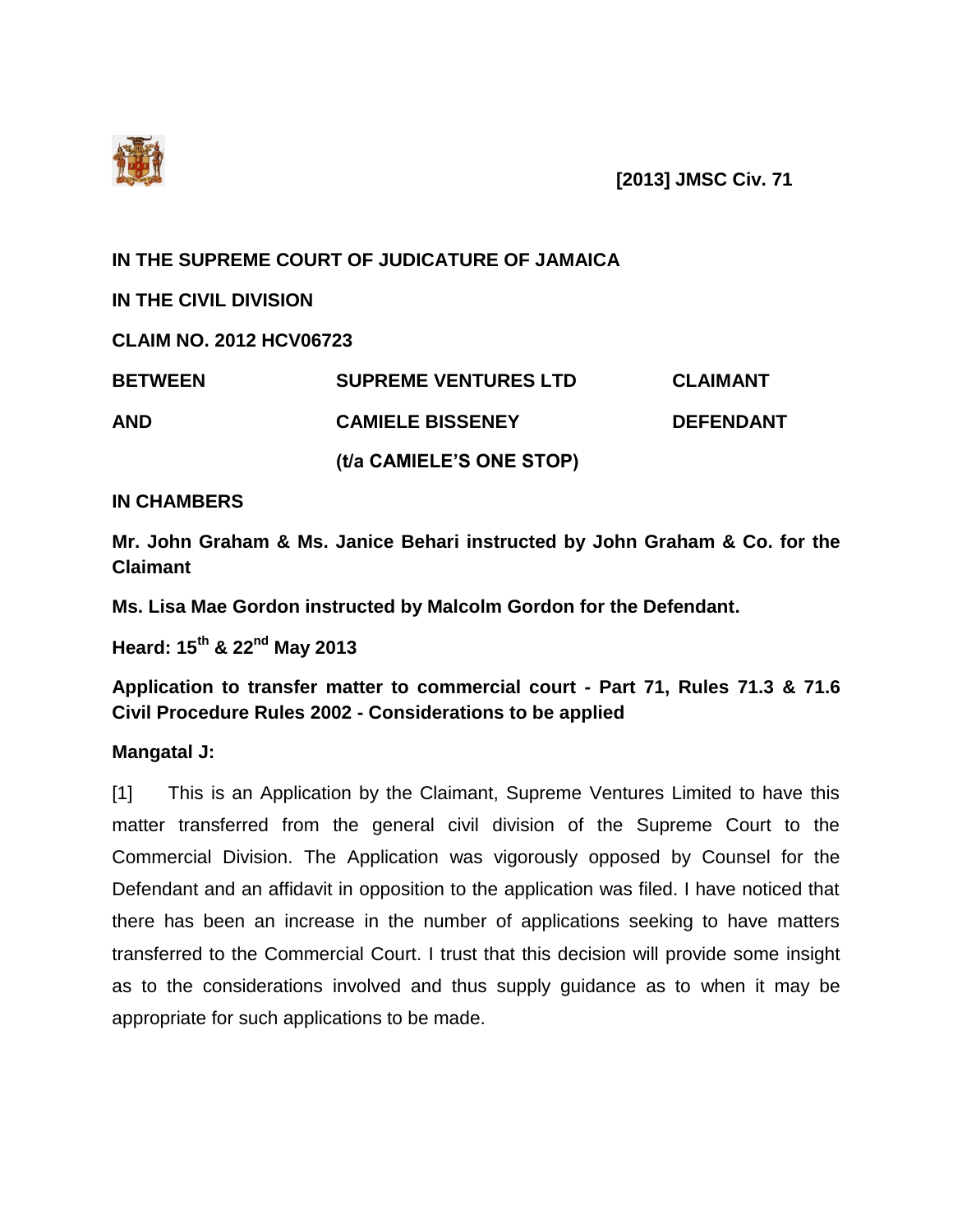[2] Commercial enterprise in whatever form has been an essential part of our existence. It is the force which drives development and prosperity within our boundaries. It is the element which gives us competitive advantage over ourneighbours. Increasingly, countries are promoting themselves as having an attractive investment climate, in a bid to lure investors to their frontiers. Policy makers throughout the world, including Jamaica, have been feverishly designing an enabling environment outfitted with all the right necessities. One of the most critical components of this enabling environment is ensuring that there are effective legal processes in place to effectively deal with disputes. This is where the Commercial Court has a critical role to play. Heydon J in the Australian decision of *AON Risk Services v ANU (2009) 83 ALJR 951* observed:

> *Commercial life depends on the timely and just payment of money. Prosperity depends on the velocity of its circulation. Those who claim to be entitled to money should know, as soon as possible, whether they will be paid. Those against whom the entitlement is asserted should know, as soon as possible, whether they will have to pay. In each case that is because it is important that both the claimants and those resisting claims are able to order their affairs. How they order their affairs affects how their creditors, their debtors, their suppliers, their customers, their employees, and, in the case of companies, their actual and potential shareholders, order their affairs. The courts are thus an important aspect of the institutional framework of commerce. The efficiency or inefficiency of the courts has a bearing on the health or sickness of commerce.*

[3] The Commercial Court was established to provide a forum in which there would be greater familiarity with commercial disputes. Its operations were meant to enable these disputes to be determined expeditiously, efficiently and without unnecessary formality. This is evident from Part 71 of the Civil Procedure Rules 2002 "the CPR" which deal with proceedings in the Commercial Division. Rule 71.8, for example, provides that a judge of the Commercial Division may at any time, before, during or after the issue of a claim form, order that proceedings be tried without the filing or service of the usual statements of the parties' cases.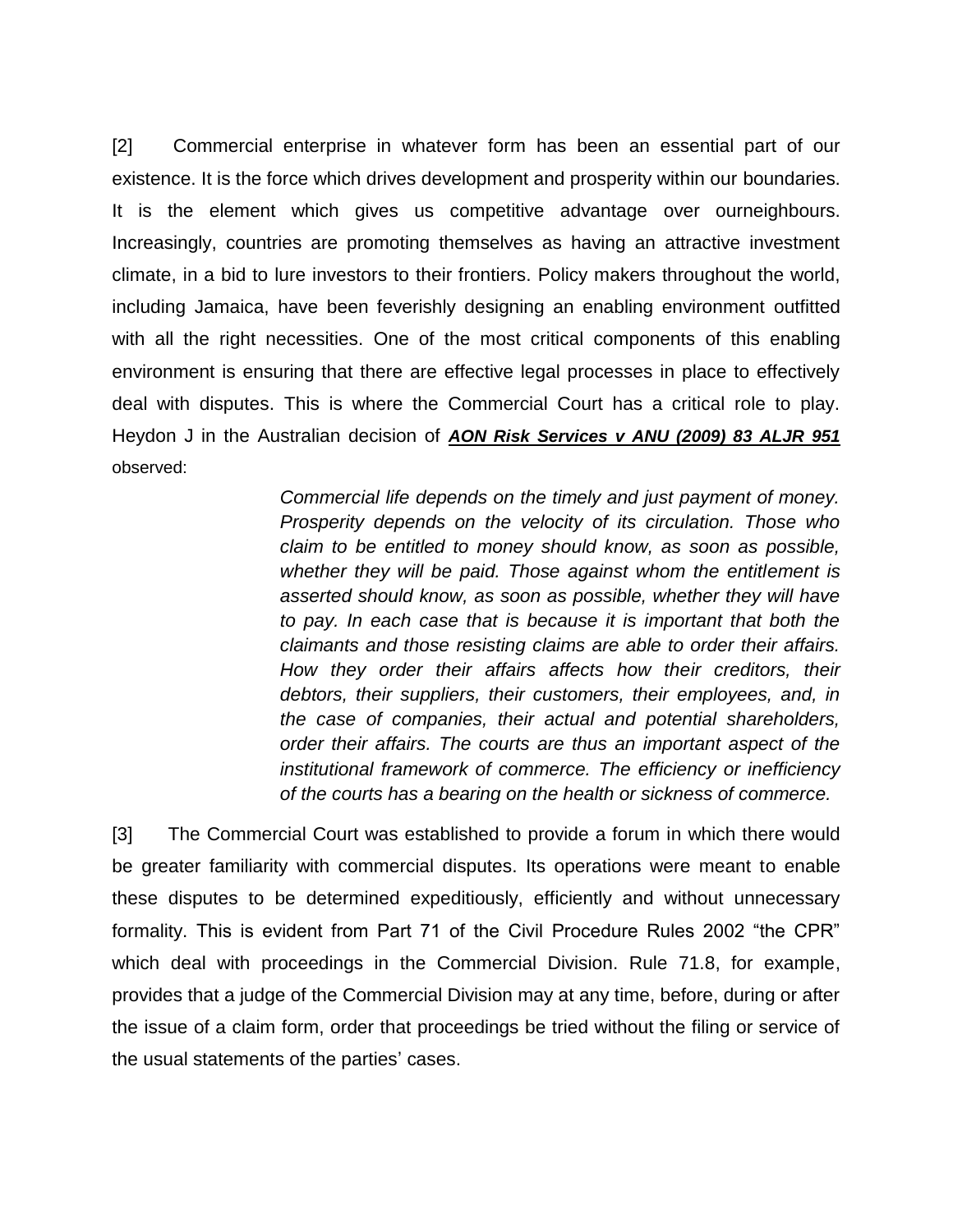[4] G.T. Pagone, Judge in Charge of the Commercial Court of the Supreme Court of Victoria, Australia, in his article entitled **The Role of the Modern Commercial Court** sums it up beautifully when he says (at pages 3-4):

> *It is ultimately the courts which facilitate ordered commercial activities by enforcing bargains and resolving disputes which arise in ongoing commercial activity. Business dealings need certainty, predictability and enforcement of deals. Commercial activity therefore needs the courts, and looks to the courts, to create an ordered environment within which to operate*

> *Our commercial community has come to expect, and is entitled to expect, that commercial disputes be resolved by judges who are familiar with commerce and who appreciate the commercial realities of their decisions. It also expects, and needs, commercial disputes to be resolved quickly, predictably, consistently and economically. Business needs quick, efficient, affordable and predictable outcomes for business and the economy to run smoothly. Our legal system cannot afford to fail its business community and must provide a system of dispute resolution that takes account of the context in which disputes arise and the need to resolve them as business continues to be carried on. The legal system, to that extent, is a necessary adjunct and facilitator of efficient business activities. Our system of dispute resolution must, to that extent, be moulded to business needs and exigencies.*

[5] Part 71.3 of the Civil Procedure Rules 2002 sets out the type of matters which are considered to be "Commercial Claims" or for which "Commercial Proceedings" can be commenced. The Rule States:

- **"71. 3 In this part "commercial Claim" includes any case arising out of trade and commerce in general and any case relating to –**
	- **(a) admiralty proceedings**
	- **(b) contracts relating to ships and shipping;**
	- **(c) contracts relating to aircraft;**
	- **(d) the international carriage of goods by land, sea, air**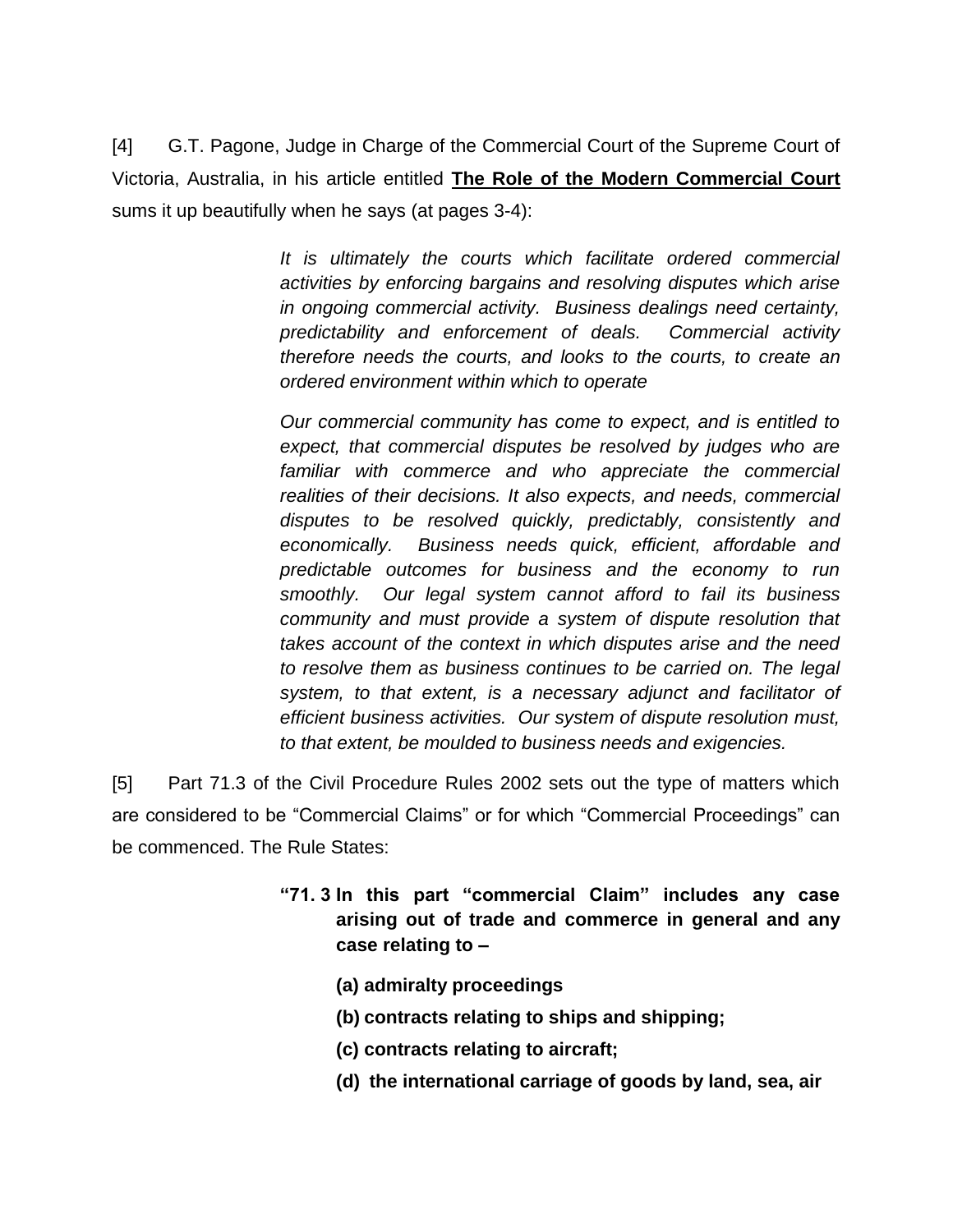**or pipeline;** 

- **(e) the exploitation of oil and gas reserves;**
- **(f) insurance and reinsurance;**
- **(g) banking, negotiable instruments, financial services and international credit;**
- **(h) the purchase and sale of commodities;**
- **(i) hire purchase transactions;**
- **(j) the operation of international markets and exchanges;**
- **(k) the construction and performance of business documents and contracts including agency;**
- **(l) questions connected with or arising from commercial arbitrations;**
- **(m) franchising agreements; and**
- **(n) any other matter or any question of facts or law which is particularly suitable for decision by a judge of the Commercial Division.**

[6] In deciding whether a matter should be heard by the Commercial Court, the nature of the dispute would have to be looked at to see whether:

- a. The parties are engaged in trade or commerce and the issue is one which arises out of a business dispute; OR
- b. The dispute falls within one of enumerated category (a-m); OR
- c. The substance of the matter is sufficiently specialized to justify being heard by a judge with expertise in that area (as contemplated by the umbrella clause at n).

[7] It would have been foolhardy for the rule makers to narrow down exactly the type of matters which could be described as being commercial. Commercial law itself is a very divers and constantly evolving area of the law. By using the word "includes", the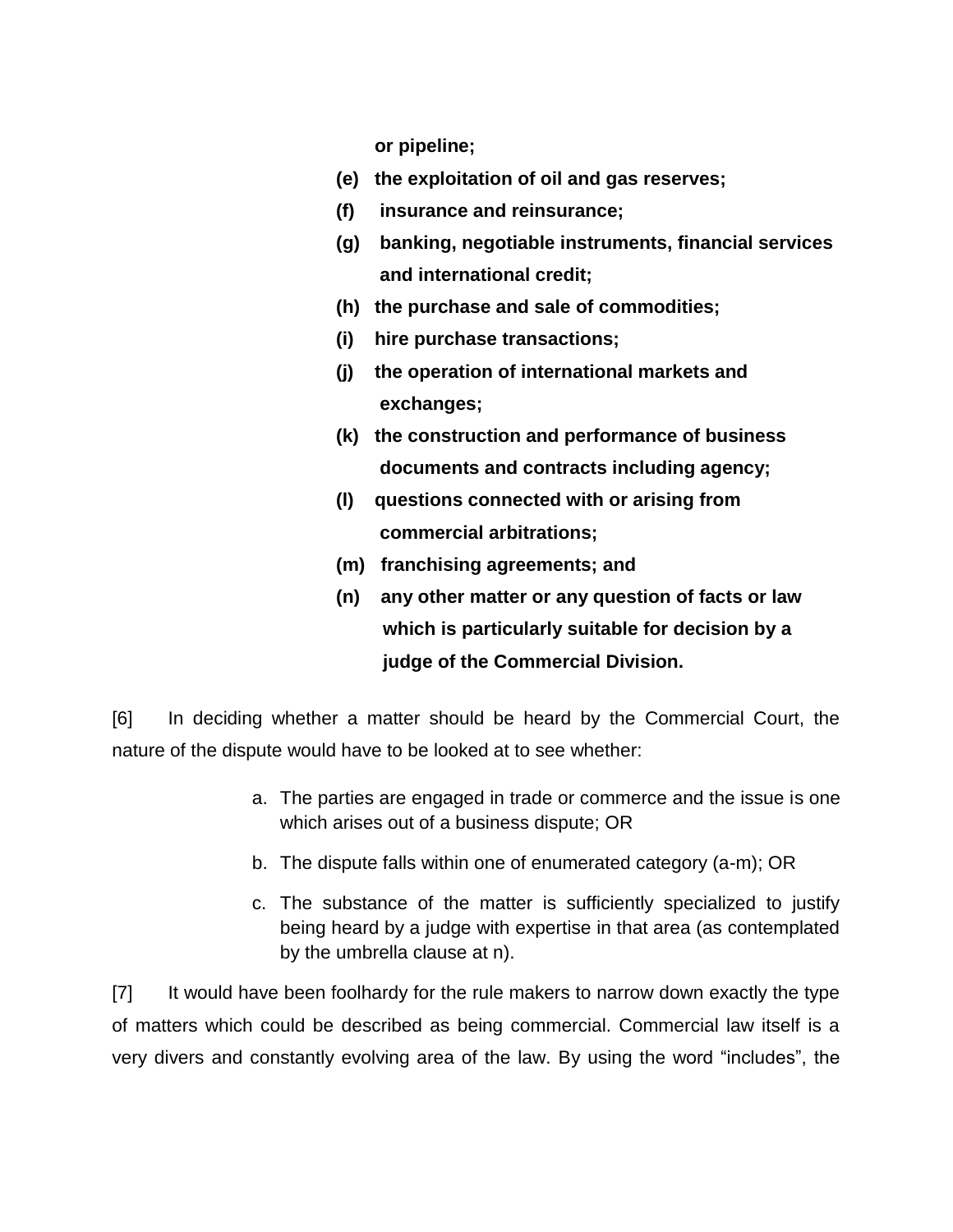rule makers were clearly suggesting that the definition of what is a commercial claim is not limited by, or exhausted within, the categories set out in the section.

[8] In the first instance, a commercial claim is regarded as any case which arises out of trade and commerce. It seems that when a Judge is looking at whether a claim is one which arises out of trade and commerce, regard must be had to the commercial reality of the issues in question. It will involve the judge looking at the practical application of what it is that is being claimed. This was the approach taken by the Judge in the Eastern Caribbean Supreme Court decision of **Alexy Bobrov v Lenta Ltd Claim No. BVIHC 214 of 2011** delivered January 31, 2012, emanating from the British Virgin Islands**.** The case concerns an application brought by a company, Lenta Ltd to have proceedings transferred from the High Court to the Commercial List. Lenta Ltd is a well known BVI registered company which holds the entire issued share capital of a Russian company, Lenta LLC. Mr. Bobrov alleged that he served as the general director/CEO of Lenta LLC and this was contingent on him being entitled to a stock option that was to be part of his remuneration. Mr. Bobrov subsequently brought a claim in the High Court in which he was seeking among other things to enforce certain agreements relating to the grant of the stock option which he said formed part of his contract of employment. Counsel for Lenta sought to have the proceedings transferred from the High Court to the Commercial Court pursuant to CPR 69A.4 (4). In opposing the application, Counsel for Mr. Bobrov argued that the claim did not arise out of the transaction of trade or commerce, but is a claim arising under his employment contract. However the Judge Bannister J (Ag) was of the opinion that the case arises out of the transaction of trade and commerce. At paragraph 15, he said

> "*Lenta LLC is a vast commercial enterprise. In order to carry on that commercial enterprise, it must act through agents, such as General Directors/CEOs. The terms upon which such agents are appointed are a necessary part of the transaction of commerce..."*

[9] Even though Part 69A.1 (2) of the Eastern Caribbean Supreme Court Rules does not specifically have the construction of agency contracts among the enumerated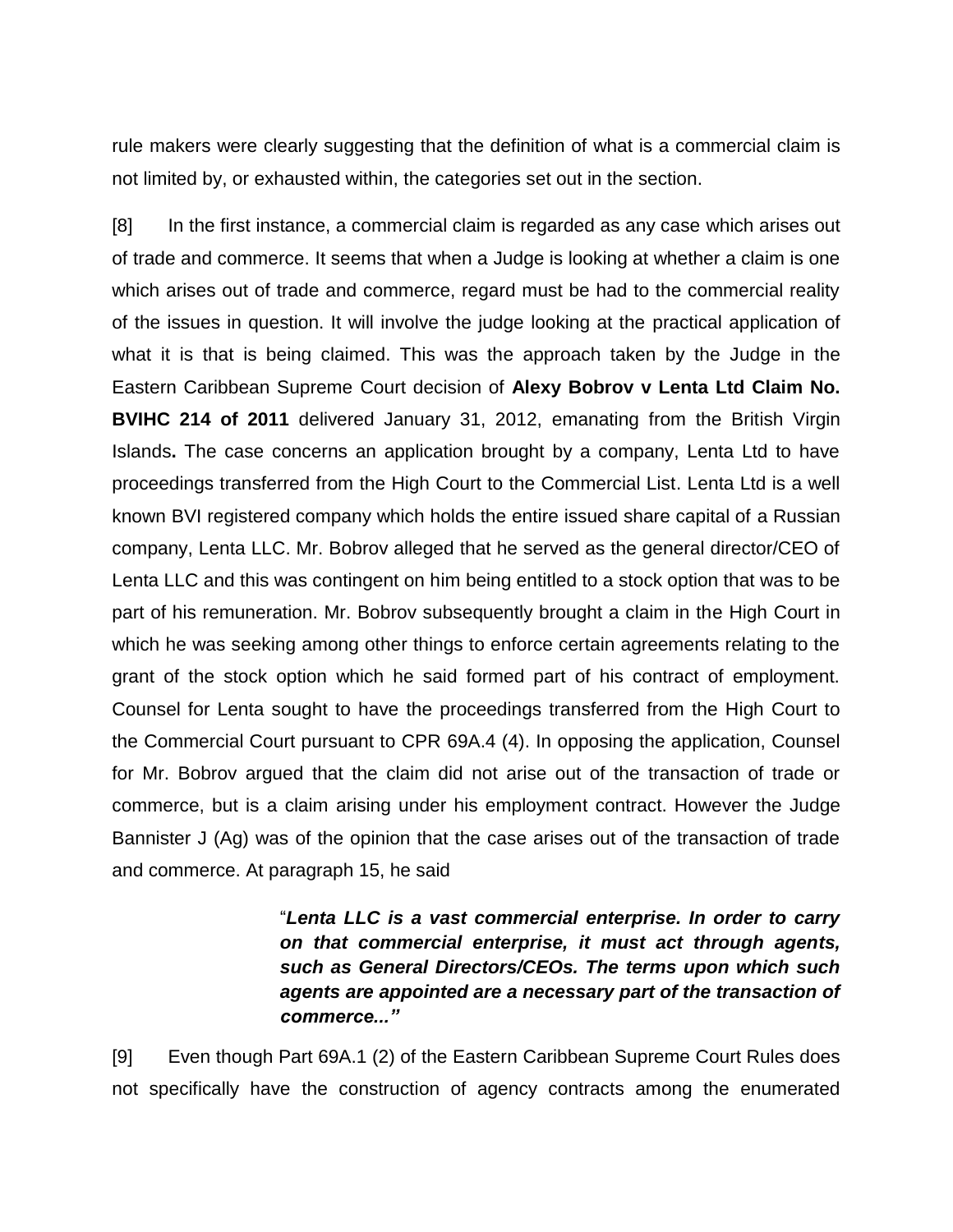category (for which our Civil Procedure Rules provide at Rule 71.3(k)), the approach taken by the judge is what is instructive. In cases where the matter does not fall within the specified category, and the Court is considering whether a case is one which arise out of trade and commerce, the Court will have to look at the commercial picture as a whole. The Court will look at what is being claimed and whether it advances the essence of commercial realities. It would require the Judge to step into the position of a "business man" to appreciate the significance of the issue. It is for this reason, Lord Goff, in commenting on the role of the Commercial Court in his article Commercial Contracts and the Commercial Court (1984) LMCLQ 382 said:

## "*We are there to help businessmen, not to hinder them; we are there to give effect to their transaction, not frustrate them; we are there to oil the wheels of commerce, not to put a spanner in the works, or even grit in the oil."*

[10] We see that the rule makers have set out properly what could be described as examples of matters which would be described as being a commercial claim. As indicated before, this is to my mind not intended to be an exhaustive list, given the expansive nature of commerce. However it would perhaps have been appropriate if the rule makers had also set out the kind of matters which would not fall within the jurisdiction of the Commercial Court or even set a monetary limit. It is my understanding that there are discussions being had to cover such considerations and this may result in amendments to the Rules. Be that as it may, there are some matters which by their nature could not be considered commercial claims, even though the parties or one of the parties may be of a commercial complexion. Corporate status is not determinative of whether a matter is to be filed in the Commercial Court; it is the nature of the dealing between the parties and the resultant dispute that will be decisive. So, for example, in some jurisdictions such as Australia, an ordinary action for recovery of debt, actions for the enforcement of mortgages and other securities, actions for the recovery of possession of land and other landlord and tenant claims, vendor-purchaser and other conveyancing disputes, are excluded from being filed in the Commercial Court, unless there is some commercial issue of import that necessitates the expertise of the Court.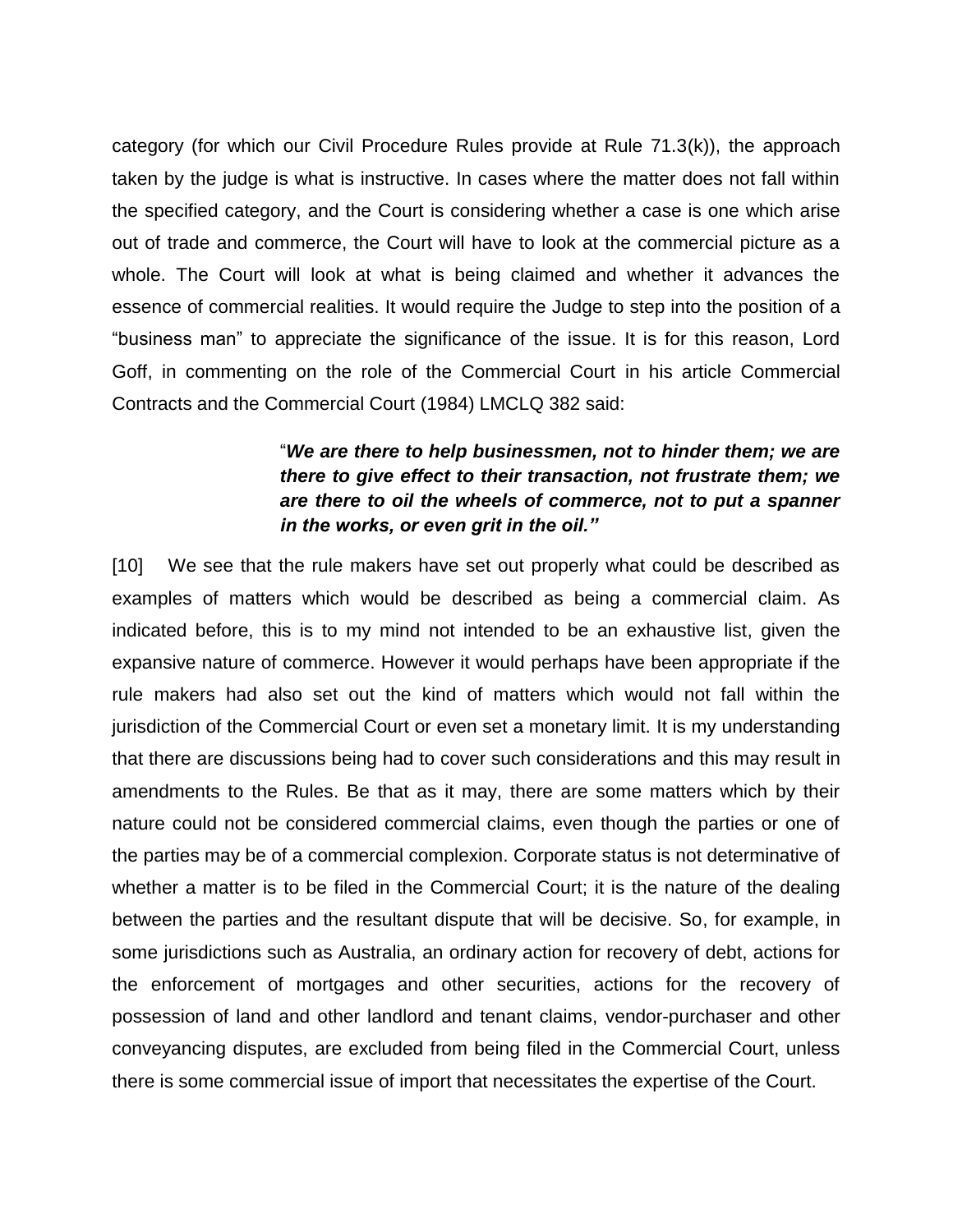[11] In the absence of such express provisions, I recently gave an oral judgement on the 1st February 2013 in the case of **Wayne Ann Development Ltd v Squatters (unknown) Claim No. CD 00105 of 2012** (which involved some 150 squatters) in which I held that adverse possession claims are not of themselves claims which fall within the definition of a "commercial claim." This is so, even if the registered proprietor had purchased the particular parcel of land for commercial development. The resultant dispute between the registered owners and the squatters involved claims to interests in land and issues as to whether claims to title have been extinguished, but is not really of a commercial nature**.** It is understandable that in the infant stage of the Court, one may not want to be too restrictive in the kind of matters to be filed. However, as the Court's muscles are flexed with time, there may be some merit in wanting to set out explicitly the kind of matters which should not be filed in the Commercial Court.

[12] If the matter is one that does not arises out of trade or commerce per say or does not fall within the confines of the stated lists, the judge is given a discretion to allow matters which in his/her opinion require the specialist assistance from the Judges of the Commercial Court. Here the Judge has power to hear matters which are complicated and which are of importance to commercial life. It may be the Judicial Review of an administrative action which threatens to stifle the economic flow of business. It may be a company law issue which affects how corporations organize themselves. At the heart of the consideration is whether the substance of the matter is of importance to commercial life.

[13] The decision in the *Alexy Bobrov v Lenta Ltd claim* , suggests that apart from looking at the definitional characteristic of what is considered a commercial claim, the judge must also consider whether permitting or transferring a matter to the commercial list would further the overriding objective. The Judge must bear in mind also the purpose for which the Commercial Court was established.

[14] In the instant case, Supreme Ventures, a limited liability company entered into an agency type agreement with the Defendant, with the Defendant being expressly stated to be an independent contractor. Supreme Ventures is seeking to recover certain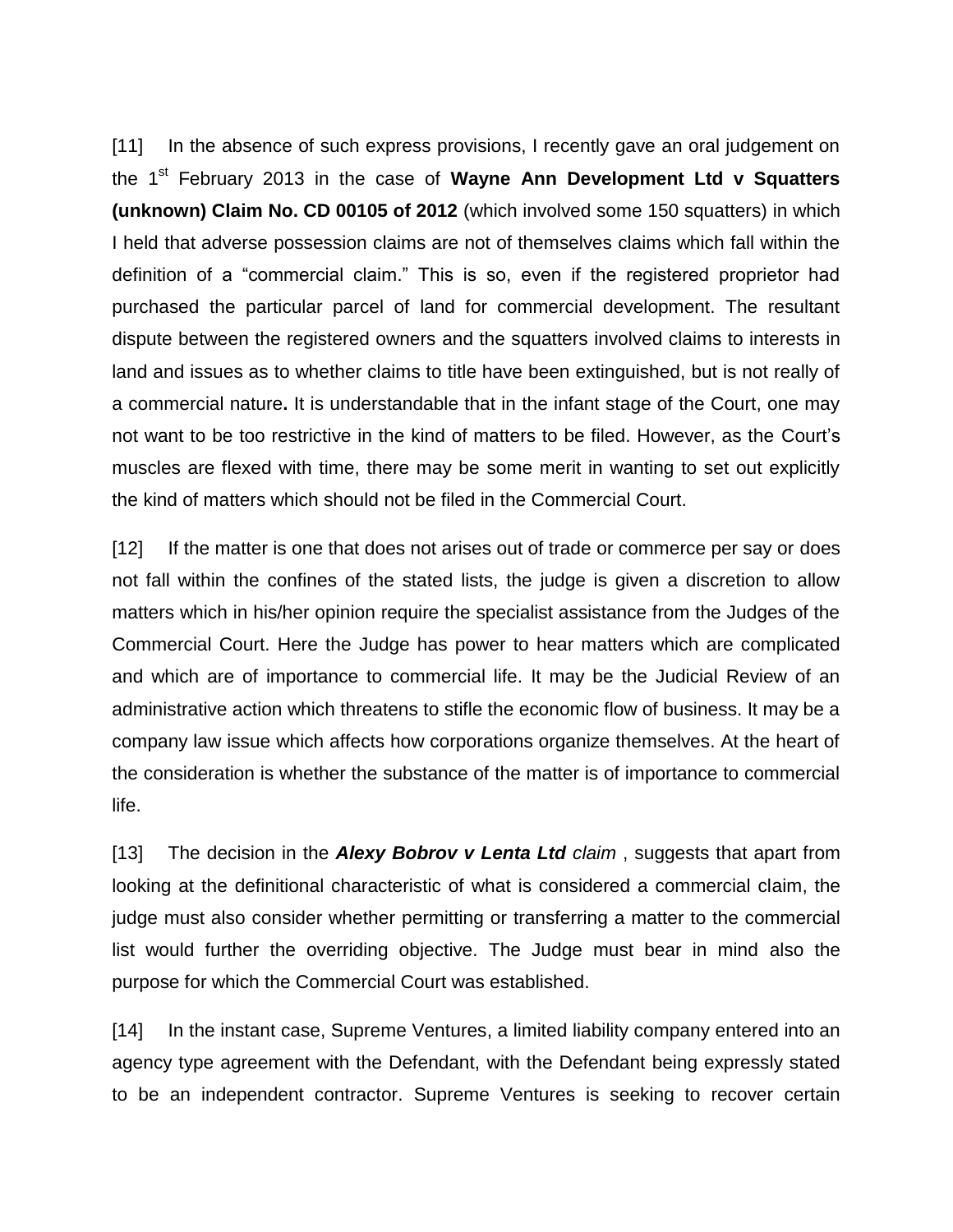amounts of proceeds pursuant to that agreement. The Defendant is alleging that Supreme Ventures did not carry out its part of the bargain and has also filed a counterclaim. Mr Graham in his Notice of Application filed on behalf of Supreme Ventures, relied upon Rules 71.3(h), (k) and (n) of the CPR. I agree with Miss Gordon that perhaps the word "commodities" in Rule 71.3(h) may well have a somewhat specialized meaning in the world of trade and commerce, or at any rate, I agree that the products sold by the Defendant as agent for the Claimant, (i.e. game tickets and pin codes), do not fit comfortably into the meaning of the word "commodities". However, this is clearly a transaction that is of a commercial nature as well as one which involves "the construction and performance of business documents and contracts including agency." Relationships of this kind are part of the commercial arrangements entered into by juridical and natural persons and for which agreements are entered into. As Lord Goff puts it, "The staple diet of the Commercial Court can be summed up in one word – Construction". That is, the Commercial Court is concerned primarily in helping parties construe their agreements in determining their respective rights.

[15] In addition I agree with Miss Gordon that when interpreting Rule 71.3, the Court must have regard to the overriding objective of dealing with cases justly. This includes rule 1.1(e) which speaks to the Courts need to allocate an appropriate share of the Courts resources, whilst taking into account the need to allot resources to other cases. The Commercial Court should therefore not be used to secure a practical advantage for claims which bear no real commercial interest. If such matters were allowed to cloud the list, it would ultimately defeat the very essence of what the Commercial Court is to represent and the vital role it was designed to perform. However, the present matter in my judgment falls squarely within the meaning of commercial claim as set out in Rule 71.3 of the CPR, particularly, Rule 71.3(k). I see no harm, indeed it would be just, to deal with this matter by having it transferred to the Commercial List. I would therefore make the following orders: